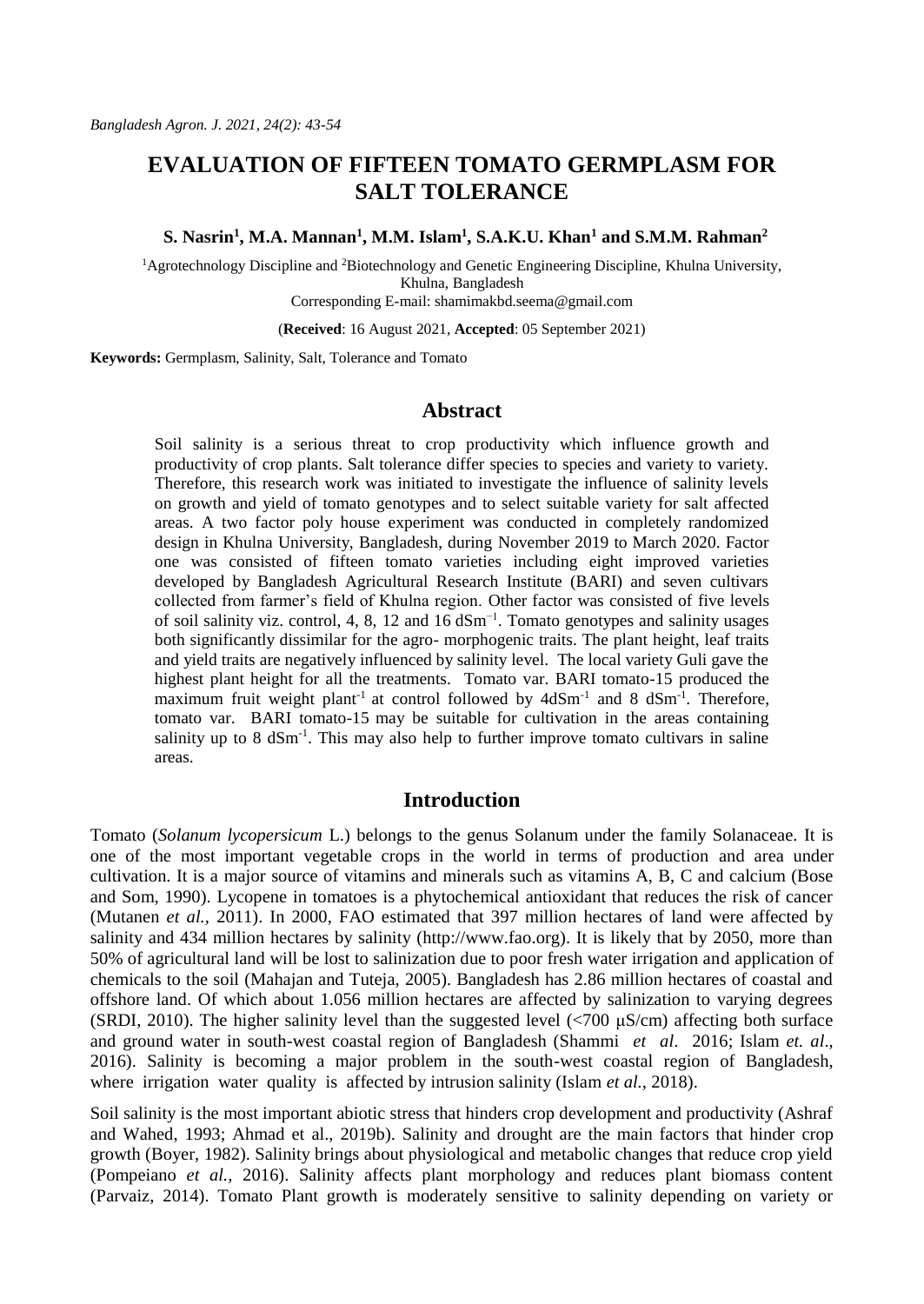growth stage (Estan *et al.,* 2005). Tomato fruit yield and plant growth were not affected up to 2.6 dSm-1 soil salinity of (Hassan *et al*., 1999). Plant height, main branches, flower clusters, fruit clusters, number of fruits, total fruit yield per plant, individual fruit weight, and amino acid content in leaves gradually decreased due to increasing salinity levels (Islam *et al.,* 2011). The decrease in tomato yield due to salinity is due to the decrease in fruit number rather than fruit size ((Pengfei *et al.,* 2017). In saline areas, cropping intensity is declined (62-114%) compared to the national average (159%) (Karim *et al*. 1990).

Therefore, this study was carried out to observe the effects of salinity on growth and yield parameters of tomato plants and identify the salinity tolerant variety for better yield under saline conditions among the fifteen variety.

### **Materials and Methods**

A two-factor pot experiment was conducted under a poly shade house of Khulna University during November 2019 to March 2020. The experiment was laid out in Completely Randomized Design (CRD) with three replications. Treatments: Factor A : Fifteen tomato varieties including eight improved varieties developed by Bangladesh Agricultural Research Institute (BARI), namely BARI Tomato 2, BARI Tomato 8, BARI Tomato14, BARI Tomato15, BARI tomato16, BARI tomato17, BARI tomato18, BARI tomato19 and seven cultivars collected from farmers field of Khulna region namely Bonkim Ruby, Pusa Ruby. Suraksa, Patharkuchi, Ruma VF, Ruma 19 and Guli were used as plant material. The seeds of BARI tomato varieties were collected from Regional Agricultural Research Station (RARS), Jashore. Factor B: One control and four level of salinity was used as experimental treatment in this experiment. The treatments were  $T_0 =$  control (without NaCl),  $T_1 = 4dSm^{-1}$ ,  $T_2 = 8dSm^{-1}$ <sup>1</sup>, T<sub>3</sub> = 12 dSm<sup>-1</sup> and T<sub>4</sub> = 16 dSm<sup>-1</sup>.

The data were statistically analyzed by ANOVA using the MSTAT-C package program. Significance of differences between treatment means was evaluated using Duncan's New Multiple Range Test (Gomez and Gomez, 1984).

### **Results and Discussion**

#### **Effect of Salinity on Plant Height**

The significantly highest plant height (103.04 cm) was found in the control, i.e. without salt, which was similar to that recorded in 4 dSm-1 (101.48 cm) and the lowest plant height (86.28 cm) was recorded in 16 dSm-1 (Figure 1a). The combined effect of cultivar and salinity level was also found significant in terms of plant height. The maximum plant height (122.3 cm) was recorded from the variety Guli with 4 dSm-1 salinity, which was statistically similar to Pusha Ruby with the control, and BARI tomato -19 with the control. The lowest plant height (52.33 cm) was observed in BARI tomato-2 with 16  $dSm^{-1}$ (Figure 2). This result is in conformity with Javed *et al,* (2002); Moniruzzaman *et al.*, (2013) and Al Daej, (2018) they observed that the plant height decreased with increasing salinity level. Salinity affects plant growth by disturbing the water balance, causing an imbalance in plant nutrition and affecting plant physiological and biochemical processes (Yeo et al. 1985; Karim et al. 1993). Ahmad *et al.* (2019a) also state different genotypes showed variations against salinity stress.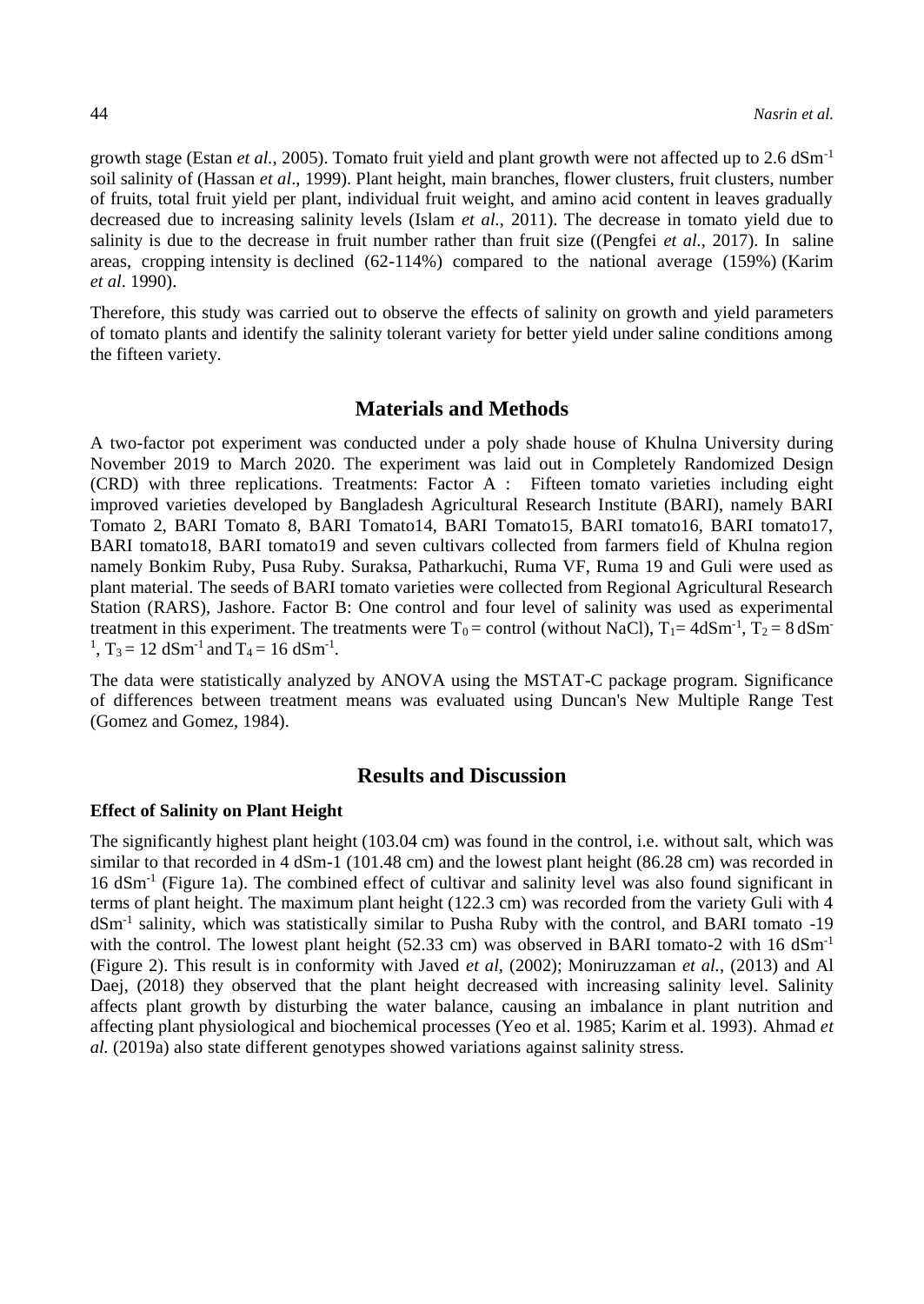

Fig. 1. Growth and Yield parameter influenced by different salinity level, **a.** Plant height, **b.** Leaves plant<sup>-1</sup>, c. Leaf length and **d**. Leaf breadth, e. Fruits plant<sup>-1</sup> and f. Fruit weight plant<sup>-1</sup>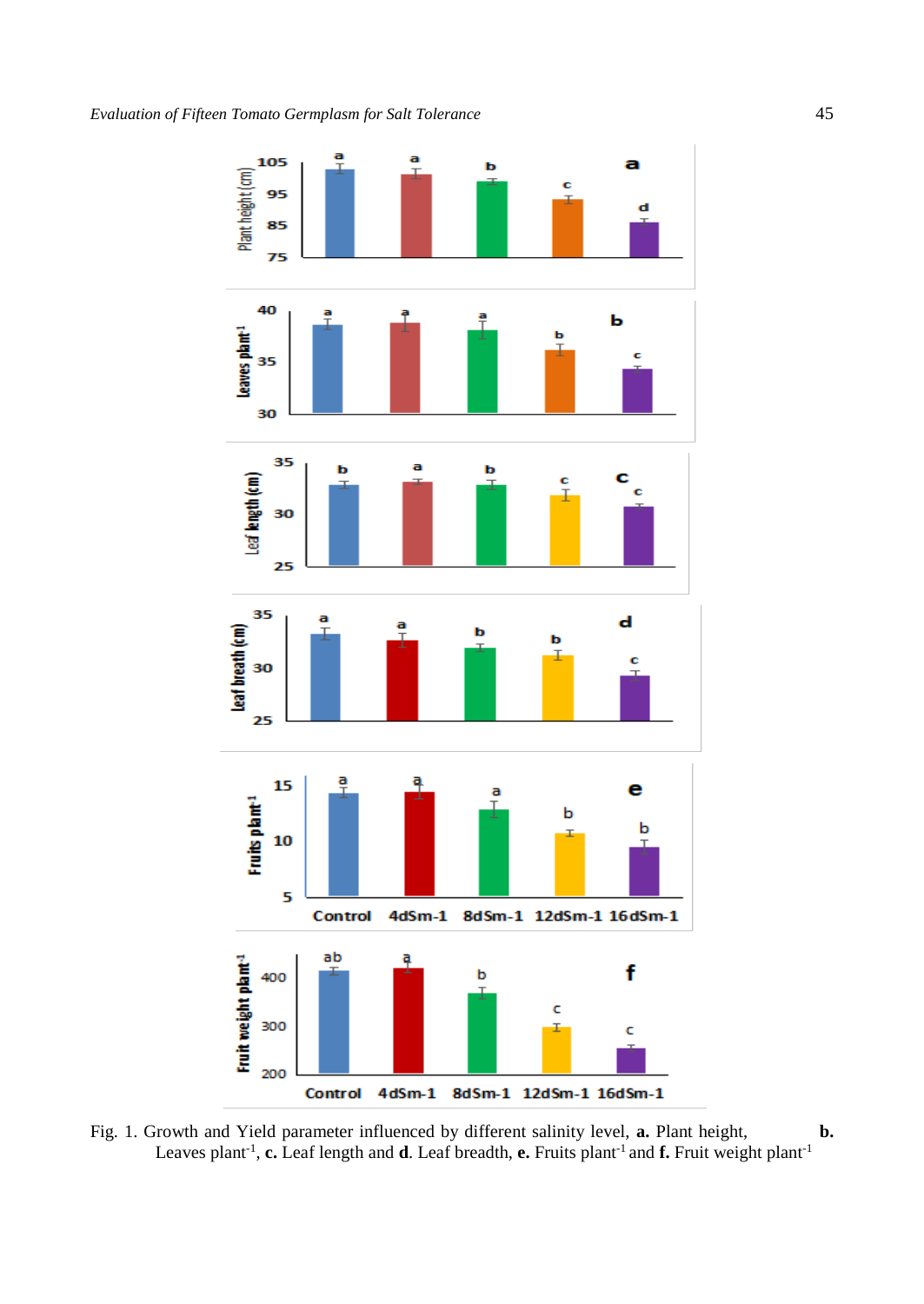

Fig. 2. Effect different levels of salinity on selected varieties of tomato in respect of plant height, a) BARI released variety, b) Local variety

#### **Effect of Salinity on Number of Leaves**

The maximum number of leaves  $(38.82)$  was found in 4 dSm<sup>-1</sup> which was statistically similar to the control  $(38.69)$  and the lowest number of leaves  $(34.35)$  was found in 16 dSm<sup>-1</sup> (Figure 1b). The combined effect of cultivar and salinity level was also found significant in terms of number of leaves. The maximum number of leaves (46) was recorded from the variety Guli with the control that was statistically similar to variety with the 4 dSm<sup>-1</sup> and Ruma-19, Ruma VF and BARI Tomato -14 with the control and 4dSm-1 . The minimum number of leaves (28.56) was found in BARI Tomato -8 with 16 dSm-1 (Figure 3). Yadav et al. (2003) and Umar et al. (Al. (2018) also indicated that the number of leaves plant<sup>-1</sup> was reduced under high salinity conditions. In addition, Al Daej, (2018) and Rahman et al, (2018) was found significant differences in the response of different tomato cultivars to salinity.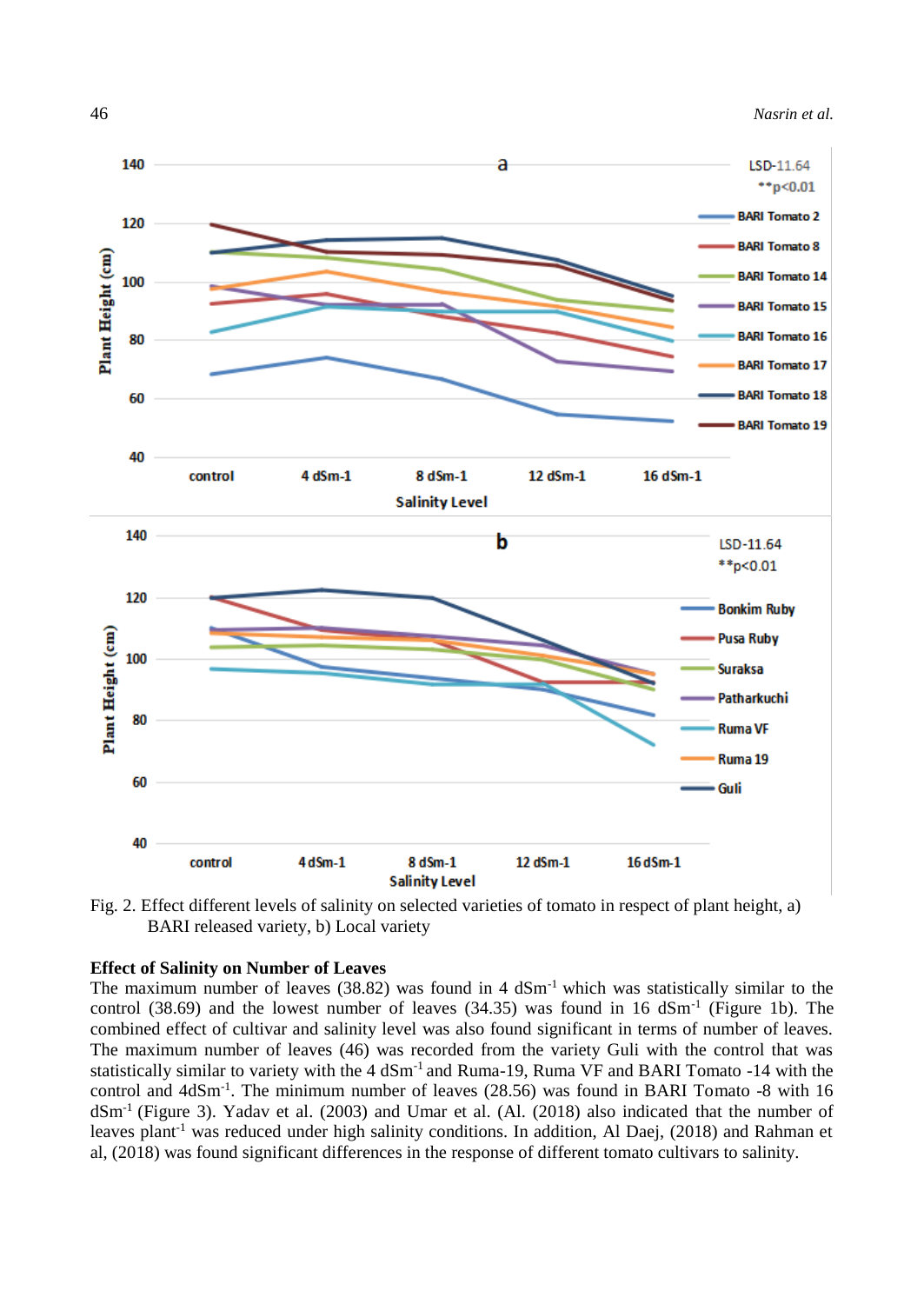

Fig. 3. Effect different levels of salinity on selected varieties of tomato in respect of number of leaves, a) BARI released variety, b) Local variety

#### **Effect of Salinity on Leaf Length**

There were significant variations due to different salinity levels in respect of length of leaves. The maximum leaf (33.1 cm) was found in  $4 \text{ dSm}^{-1}$  which was statistically similar to control (32.9) and 8  $dSm<sup>-1</sup>$  (32.8 cm) and the shortest leaf (31.0 cm) in 16  $dSm<sup>-1</sup>$  (Figure 1c). The maximum length of leaves (39.6 cm) was recorded from the variety BARI Tomato-15 with the control which was statistically similar to BARI Tomato -15 up to 16 dSm<sup>-1</sup>. The lowest length of leaves (27.9 cm) was found in Patharkuchi with 16 dSm<sup>-1</sup> (Figure 4). Shalhevet (1994) also noted that leaf length decreased under high salinity conditions. Length of leaves decrease after  $6 \text{ dSm}^{-1}$  salinity and differ significantly among various tomato cultivars (Rahman et al. 2018).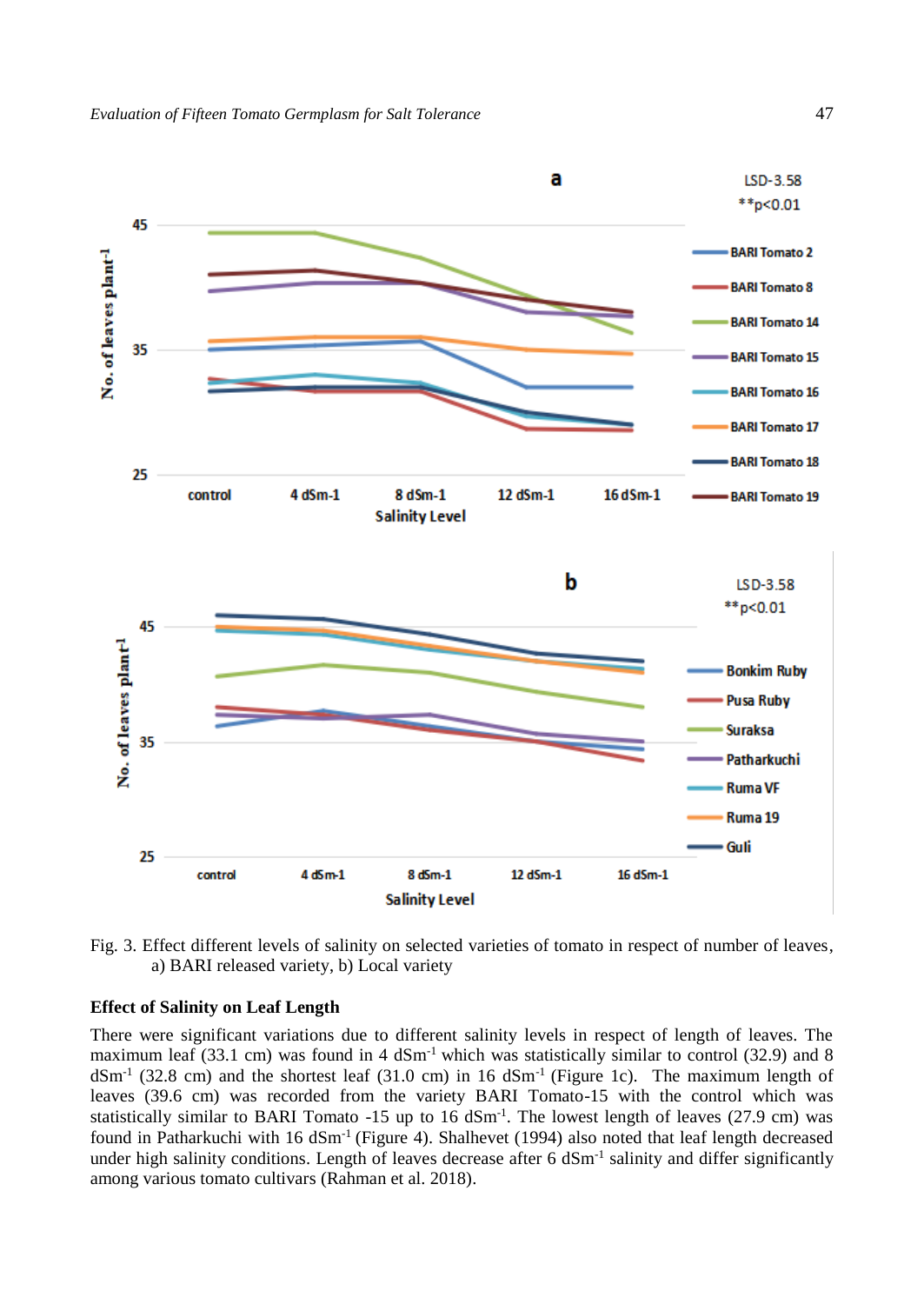

Fig. 4. Effect different levels of salinity on selected varieties of tomato in respect of length of leaf, a) BARI released variety, b) Local variety

### **Effect of Salinity on Leaf Breadth**

There was a significant variation in leaf breadth due to different salinity levels. The broadest leaf (33.2 cm) was recorded from the control which was followed by  $4 \text{ dSm}^{-1}$  (32.6 cm) and the narrowest leaf (29.3 cm) in 16 dSm-1 (Figure 1d). Significant variation in leaf breadth was also found for the combination of varieties and salinity levels (Figure 5). The highest breadth of leaf (38.3 cm) was recorded from the variety BARI Tomato-16 with the control followed by BARI Tomato-16 with 4  $dSm<sup>-1</sup>$ . The lowest breadth of leaves (25.2 cm) was obtained from the variety Pusa Ruby with 16  $dSm<sup>-1</sup>$ salinity level. After  $6 \text{ dSm}^{-1}$  the breadth of leaf adversely affect by salinity (Rahman et al. 2018). Shalhevet, (1994) also stated that, the leaf breadth reduced in high saline condition.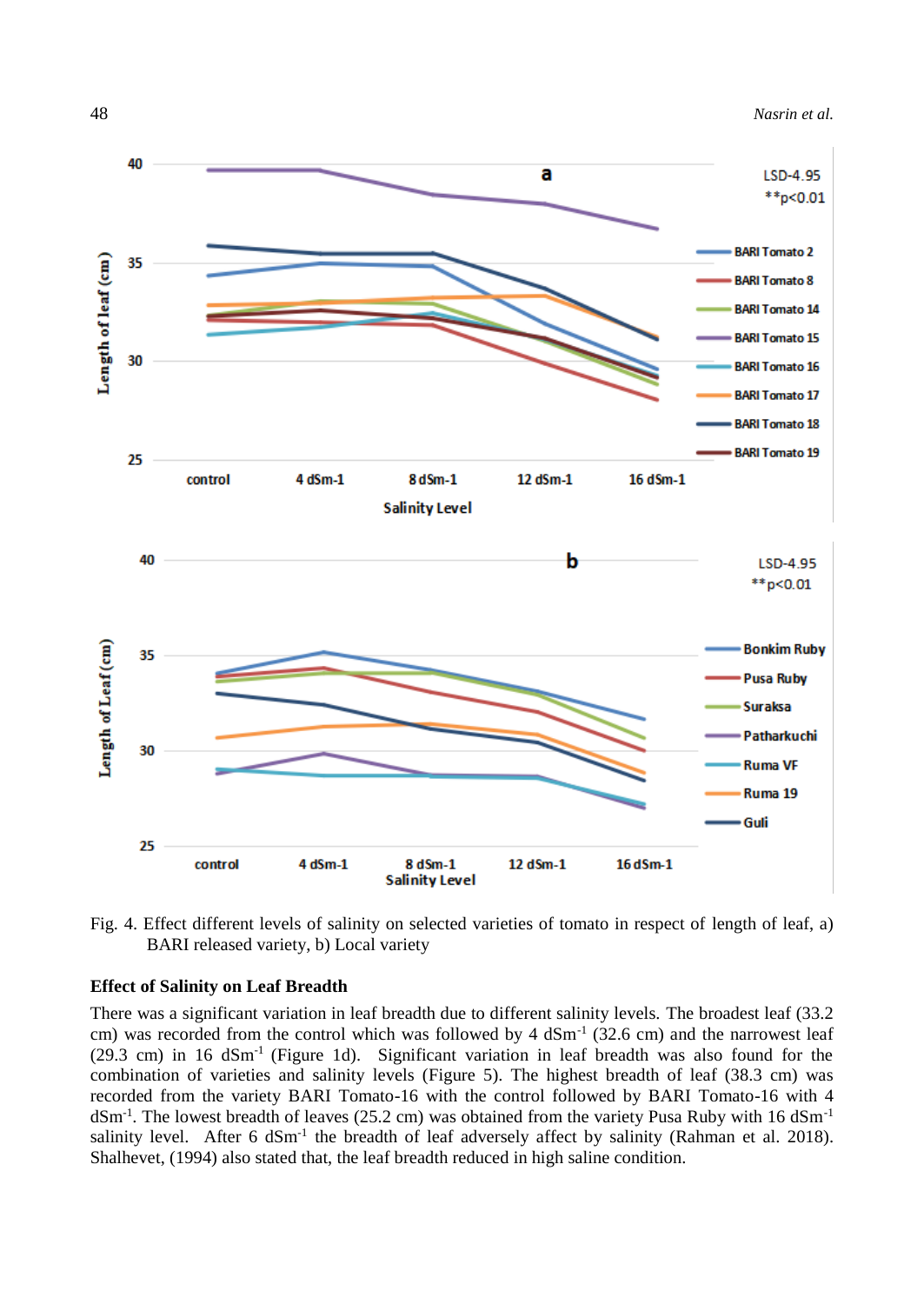

Fig. 5. Effect different levels of salinity on selected varieties of tomato in respect of breadth of leaf, a) BARI released variety, b) Local variety

#### **Effect of Salinity on the Number of Fruits Plant-1**

Different salinity levels had a significant effect on the number of fruits plant<sup>-1</sup> (Figure 1e). The maximum number of fruits plant<sup>-1</sup>(14.4) were observed in 4  $dSm<sup>-1</sup>$  which was statistical similar to the control (14.4) followed by the  $8dSm^{-1}$  (12.9). The minimum number of fruits plant<sup>-1</sup>was found in 16  $dSm<sup>-1</sup>$  (9.5). The combined effect of variety and salinity level was also found significant in the case of number of fruits per plant (Figure 6). The maximum number of fruits plant<sup>-1</sup> (22.6) was found in Ruma-19 with control which was statistically similar to BARI Tomato-16 with control (20.6) and that was the minimum (4.3) in BARI Tomato-17 with 12  $dSm<sup>-1</sup>$  and 16  $dSm<sup>-1</sup>$ . Ahmad et al. (2019) also stated that number of fruits plant-1decrease with increasing salinity level. Similar results were found by Islam et al,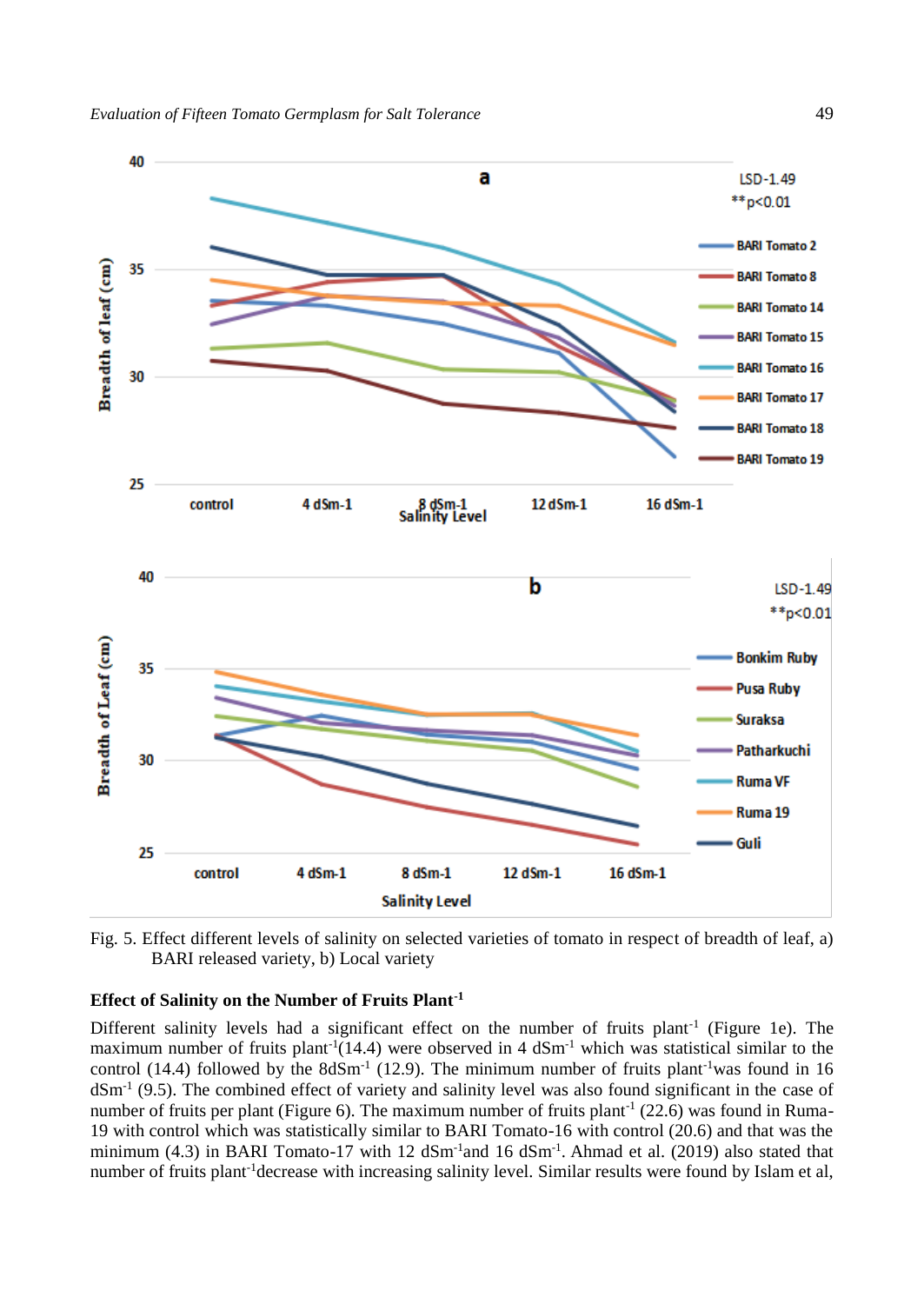

(2011) and Umar et al, (2018) who reported that fruit number of tomato decreased with increasing salinity and different genotypes of tomato showed different fruit numbers in respect to salinity.

Fig. 6. Effect different levels of salinity on selected varieties of tomato in respect of number of fruits per plant, a) BARI released variety, b) Local variety

#### **Effects of Salinity Level on Weight of Fruits per Plant**

Significant variations were found in different salinity levels in respect of weight of fruits per plant (Figure 1f). The maximum weight of fruits plant<sup>-1</sup> (422.5 g) was observed in 4 dSm<sup>-1</sup> which was statistical similar to the control  $(415.8 \text{ g})$  followed by the 8dSm-1  $(369.0 \text{ g})$ . The minimum weight of fruit plant<sup>-1</sup>was found in 16 dSm<sup>-1</sup>(262.46 g). The combined effect of variety and salinity levels was also found significant in weight of fruits plant<sup>-1</sup> (Figure 7). The maximum weight of fruits plant<sup>-1</sup> (708.0 g) was found in BARI Tomato-15 with  $4 \text{ dSm}^{-1}$  that was statistically similar to BARI Tomato-15 with 8  $dSm^{-1}$  (681.0 g) and control (656.3 g) and the minimum (132.6) in Ruma-19 with 16  $dSm^{-1}$ salinity levels. Reduction of yield of tomato by salinity is due to the reduction of number of fruit rather than fruit size (Pengfei *et al.,* 2017). The number of fruits per plant and fruit weight decreased with increasing salinity (Cho *et al.,* 1996; Moniruzzaman *et al.,* 2013 and Rahman et al., 2018). In later stages, salinity reduces yield by affecting growth parameters (Karim et al. 1993). In pot soil, the pH, Organic matter (OM), Na, K, Ca, and P increase with salinity but the total nitrogen (N) decrease and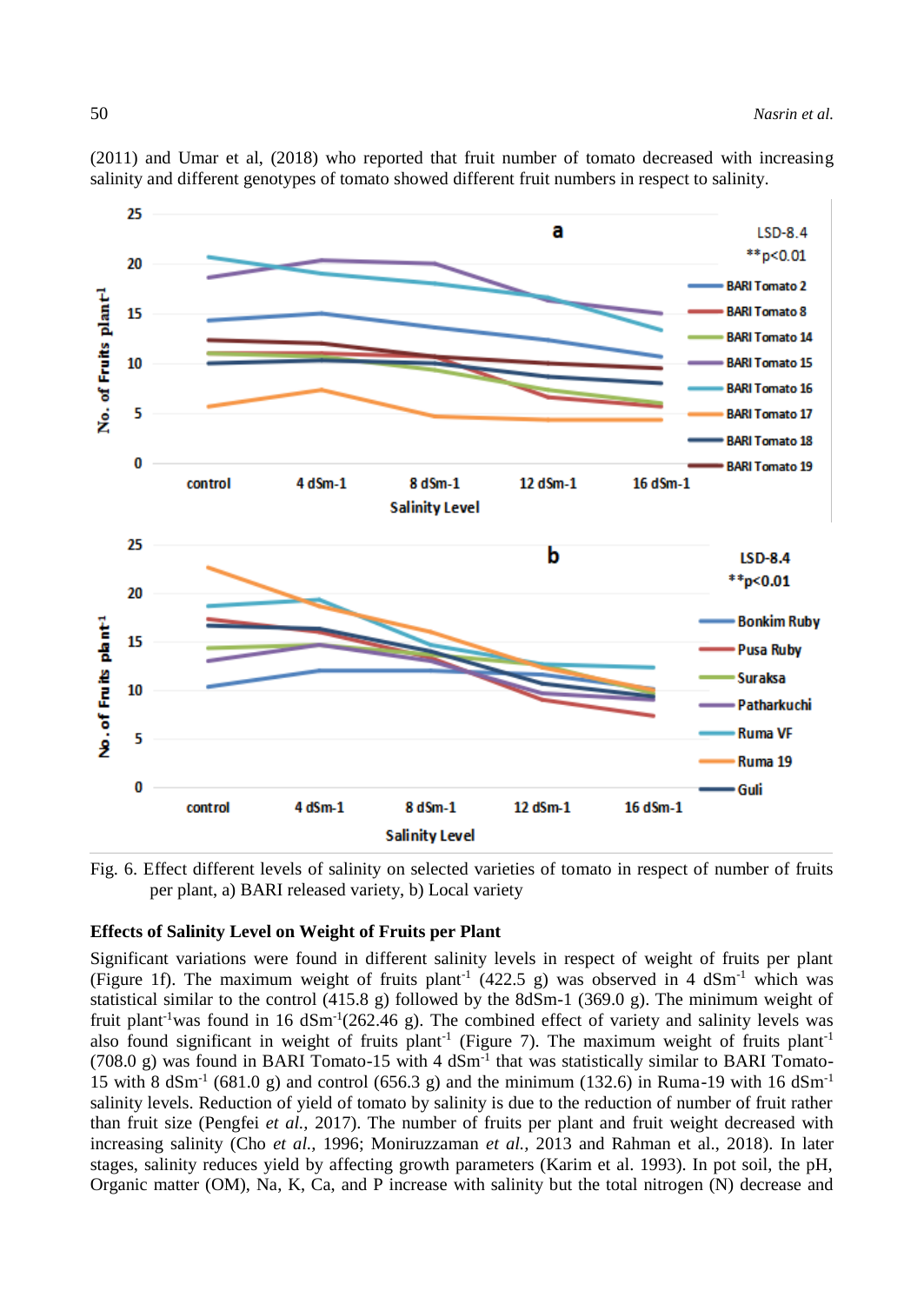finally halves the fruit production (Rahman et al. 2018). The addition of salt solution to the pot soil might have deleterious effects on the physico-chemical properties of the soil (Fontes and Ronchi 2002).



Fig. 7. Effect different levels of salinity on selected varieties of tomato in respect of weight of fruits plant-1 , a) BARI released variety, b) Local variety

#### **Average performance of the variety**

The varieties used in the trial showed significant differences in growth and yield characteristics. Guli was the tallest variety and BARI tomato-2 was the shortest one. The variety with the highest number of leaves was found in Guli while lowest number of leaves in BARI Tomato-8. In terms of leaf length, BARI Tomato-15 had the longest leaves and Ruma VF produced the shortest one. The narrowest leaves were found in Ruma VF and the widest leaves recorded from BARI Tomato 15. BARI Tomato 15 had the highest number of fruits and BARI Tomato 17 had the least number of fruits which was one third of BARI Tomato 15. The highest fruit yield was recorded in BARI tomato 15 and the lowest in Guli (Figure 8).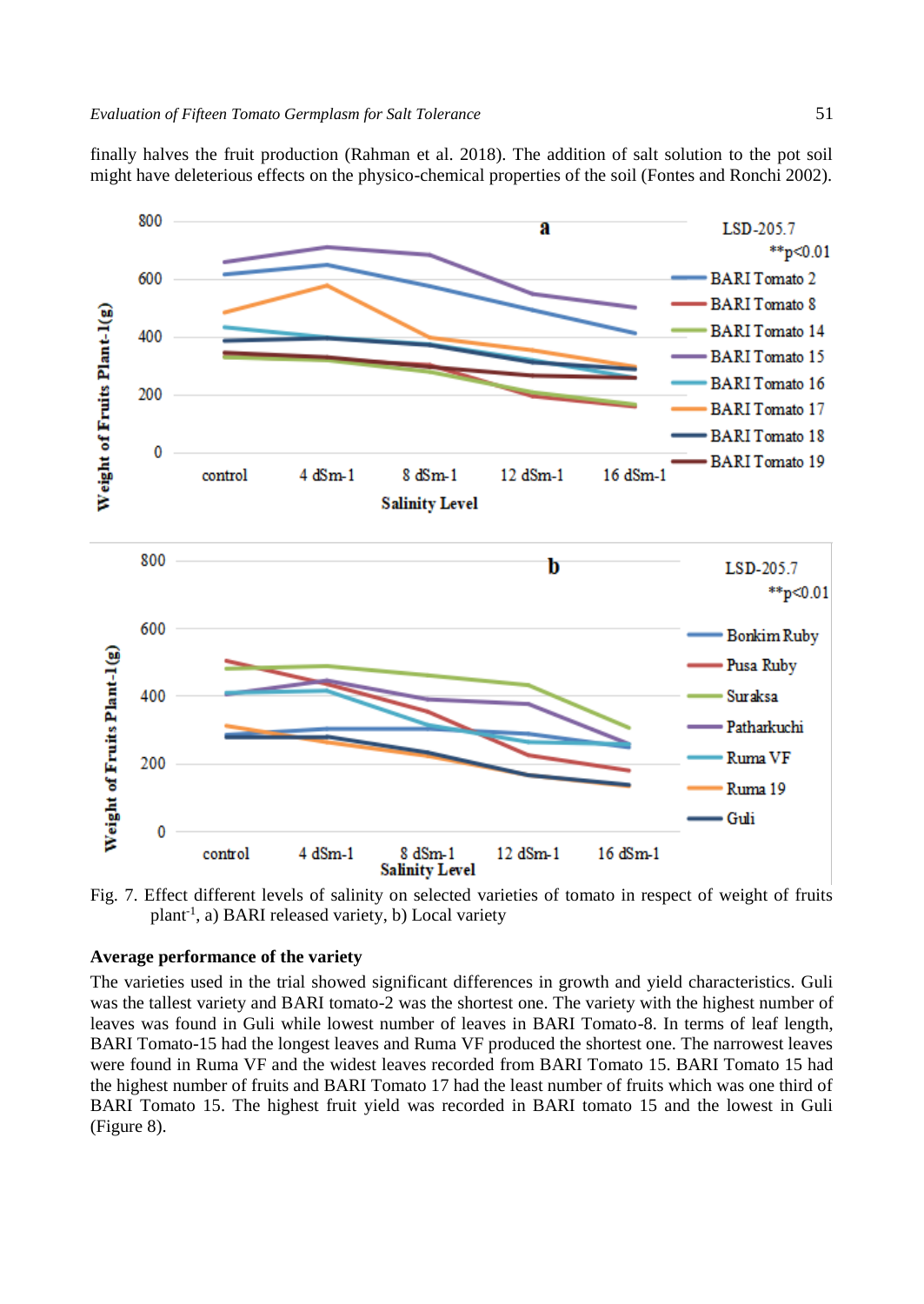

52 *Nasrin et al.*

Plant Height (cm)

Length of leaf (cm)

No. of Fruits plant<sup>1</sup>



V1. BARI tomato 2, V2. BARI tomato 8, V3. BARI tomato14, V4. BARI tomato 15, V5. BARI tomato16, V6. BARI tomato17, V7. BARI tomato18, V8. BARI tomato 19, V9. Bonkim Ruby, V10.Pusa Ruby, V11. Suraksa, V12. Patharkuchi, V13. Ruma VF, V14. Ruma 19, V15. Guli

ĝ

ĝ

å

š



## **Conclusion**

The results showed that both tomato genotypes and salinity treatments were significantly different from the agro-morphological traits of tomato plants. Higher salinity levels were not suitable for plant height, number of leaf, length of leaf, breath of leaf, fruits plant<sup>-1</sup> and weight of fruits plant<sup>-1</sup>. Local tomato variety Guli gave the better plant height up to 12 4dSm<sup>-1</sup>. Tomato var. BARI tomato 15 gave highest fruit weight per plant up to 8 dSm<sup>-1</sup>. This could be a very good opening point for advance research on salinity-tolerant varieties.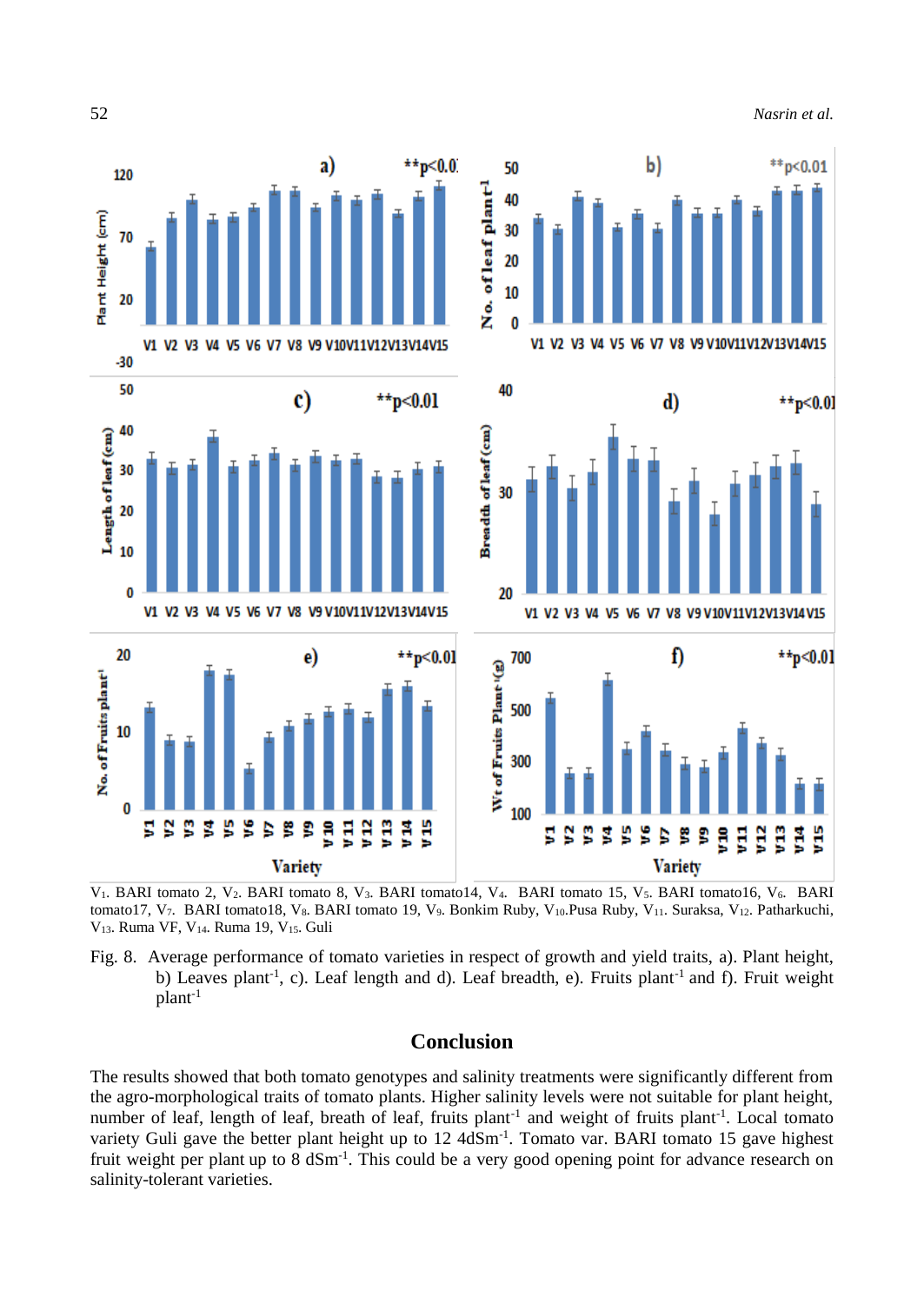## **Acknowledgements**

The authors are grateful to the Bangobondhu Fellowship Trust for financial support to conduct the study.

### **References**

- Ahmad, M., A. Shoukat, M. Anjum, M. Kamran, M. Q.Saeed, R. Hussain, M. H. Abbas and Y. Shafiq. 2019a. Assessment of tomato genotypes against salinity on the basis of morphological and physiological parameters in hydroponic conditions. Nat. Sci., 17 (2): 56-70. http://www.sciencepub.net/nature, doi:10.7537/marsnsj170219.06.
- Ahmad, R., S. Hussain, M.A. Anjum, M.F. Khalid, M. Saqib, I. Zakir, A. Hassan, S. Fahad, S. Ahmad, 2019b. Oxidative stress and antioxidant defense mechanisms in plants, under salt stress in plant abiotic stress tolerance. Springer: 191–205.
- Al-Daej, M.I. 2018. Salt tolerance of some tomato (*Solanum lycopersicum* L.) cultivars for salinity under controlled conditions. Ame. J. Pl. Phy. 13: 58-64.
- Ashraf, M. and A. Wahed. 1993. Response of some genetically divers lines of chickpea to salt. Aust. J. Pl. Phys., 154: 257-266. https://www.jstor.org/stable/42939026.
- Bose, T.K. and. M.G. Som. 1990. Vegetable crops in India. Published by B. Mitra and Naya Prokash, 206, Bidlran Sarani, Calcutta, India, pp.241-249.
- Boyer, J.S. 1982. Genetic Plant productivity and the environment. Science, 218: 443-448.
- Cho J.Y., S.J. Chung and A. Feigin. 1996. Interactive effects of saline on photosynthesis and related growth parameters in tomatoes. pp.549-554.
- Estan, M.T., M.M. Martinez-Rodriguez, F. Perez-Alfocea, T.J. Flowers, M.C. Bolarin. 2005. Grafting raises the salt tolerance of tomato through limiting the transport of sodium and chloride to the shoot. J. Exp. Bot. 56: 703–712.
- Fontes, P.C.R. and C.P. Ronchi. 2002. Critical values of nitrogen indices in tomato plants grown in soil and nutrient solution determined by different statistical procedures. Pesq. Agropec. Bras. 37: 1421- 1429
- Gomez, K.A. and A.A. Gomez. 1984. Statistical Procedures for Agricultural Research. (2nd edn.). John Wiley and Sons, New York, USA, pp: 1-340.
- Hassan, M.M., T.A. El-Masry, and A.A. Abou-Arab. 1999. Effect of soil salinity on growth, yield and elemental concentrations in tomato. Egt J. Hort. 26(2): 187 - 198.
- [http://www.fao.org/soils-portal/soil-management/management-of-some-problem-soils/salt-affected](http://www.fao.org/soils-portal/soil-management/management-of-some-problem-soils/salt-affected-soils/more-information-on-salt-affected-soils/en/)[soils/more-information-on-salt-affected-soils/en/.](http://www.fao.org/soils-portal/soil-management/management-of-some-problem-soils/salt-affected-soils/more-information-on-salt-affected-soils/en/)
- Islam M.A., M.M. Rahman, M. Bodrud-Doza, M.I. Muhib, M. Shammi and A. Zahid. 2018. A study of groundwater irrigation water quality in south-central Bangladesh: a geo-statistical model approach using GIS and multivariate statistics, Acta Geochim, 37: 193–214.
- Islam M. A., A. Zahid, M.M. Rahman, M.S. Rahman, M.J. Islam, Y. Akter. 2016. Investigation of groundwater quality and its suitability for drinking and agricultural use in the south central part of the coastal region in Bangladesh, Expo. Health, 9: 27-41.
- Islam, M.T., M.I. Aral, M.A. Hossain, A.K. Sen and R.K. Dutta. 2011. Identification of tomato genotypes for salt tolarence, In. J. Sust. Crop prod. 6(1): 17-21.
- Javed, A., U.H. Tanveer and S. Muhammad. 2002. Effect of salinity on yield, growth and nutrient contentment of tomato, Pak. J. Agric. Sci. 39(2): 76-79.
- Karim M.A., E. Nawata, and S. Sigenaga. 1993. Effects of salinity and water stress on the growth, yield and physiological characteristics in hexaploid triticale, Jpn. J. Trop. Agric., 37: 46-52
- Karim Z., S.G. Hussain and M. Ahmed. 1990. Salinity problems and crop intensification in the coastal regions of Bangladesh, BARC, Dhaka.